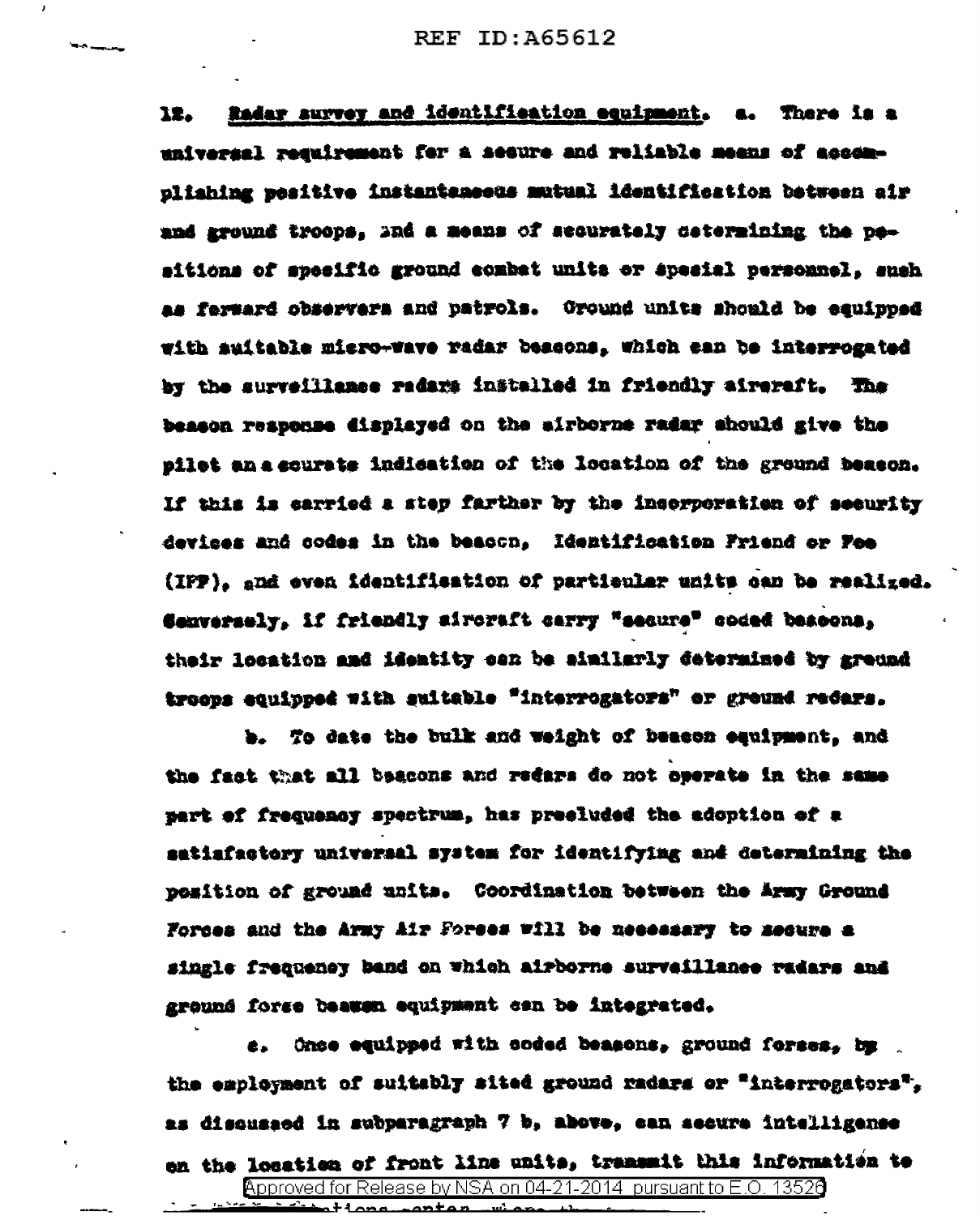a ground operations center, where the information can be plotted on a map or otherwise displayed, thereby presenting to the ground commander, pictorially, the disposition of all forward elements of his command. The ground beasons must be amall. lightweight. and simple to operate, and they must be suitable for man-pack or vehicular installation.

d. In this connection, this type of beacon operating in conjunction with field artillery radar equipment should be a logical means of accomplishing the artiliery survey and liaison aircraft navigation referred to in paragraph 5 b, above.

Military characteristics are set forth in Inclosure No. 20-T. See also Annex "S", Survey, Observation, and Netre Equipment.

معجز براد سي الم

 $\sum_{i=1}^N\sum_{j=1}^N\sum_{j=1}^N\sum_{j=1}^N\sum_{j=1}^N\sum_{j=1}^N\sum_{j=1}^N\sum_{j=1}^N\sum_{j=1}^N\sum_{j=1}^N\sum_{j=1}^N\sum_{j=1}^N\sum_{j=1}^N\sum_{j=1}^N\sum_{j=1}^N\sum_{j=1}^N\sum_{j=1}^N\sum_{j=1}^N\sum_{j=1}^N\sum_{j=1}^N\sum_{j=1}^N\sum_{j=1}^N\sum_{j=1}^N\sum_{j=1}^N\sum_{j$ 

A May in an an

I all the subject of the control of the same of the